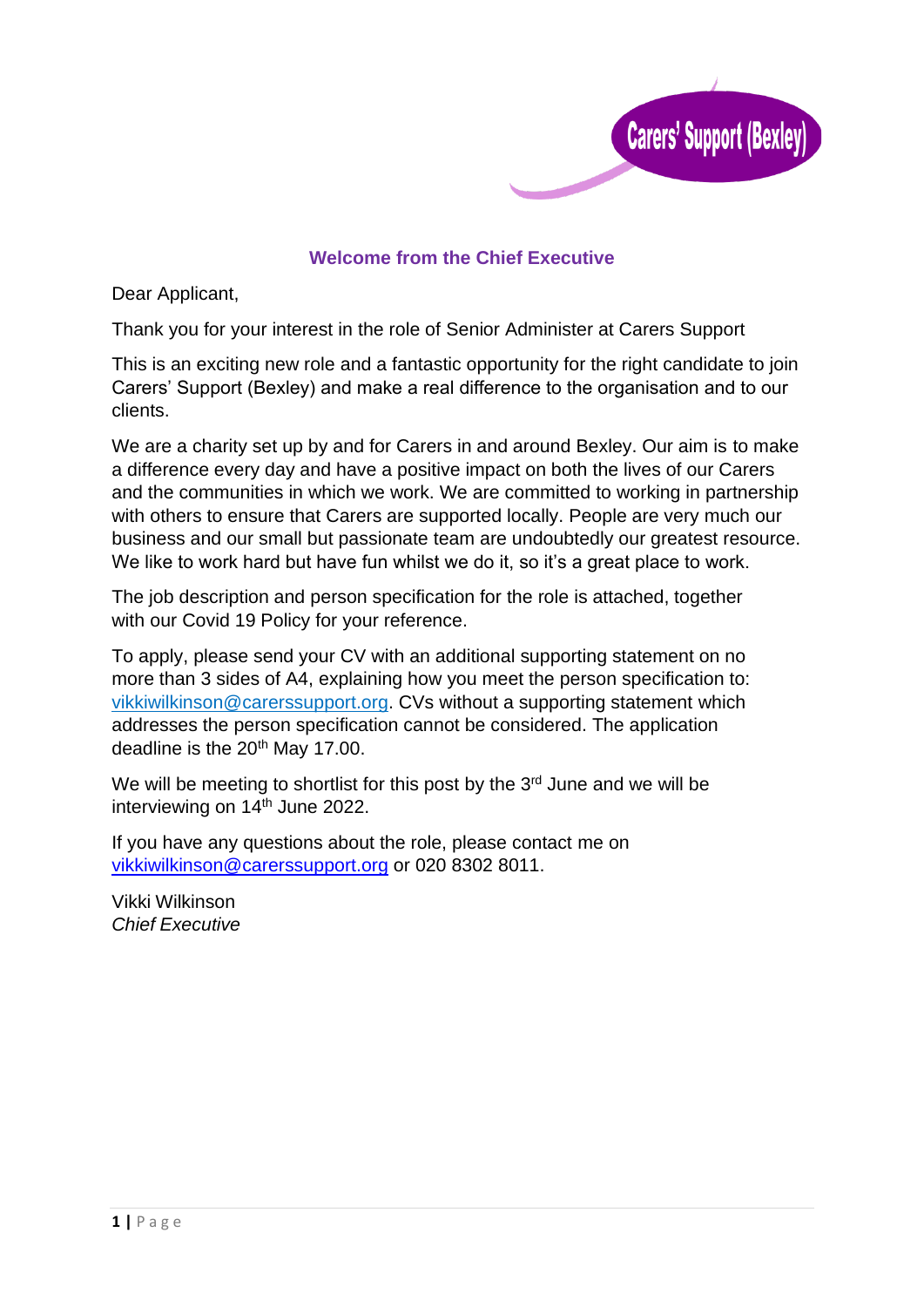

# **JOB DESCRIPTION**

| <b>Post Title:</b>          | Senior administrator                   |
|-----------------------------|----------------------------------------|
| Hours:                      | 36 hours per week                      |
| Salary:                     | £25,078                                |
| Holidays:                   | 5 weeks per year, plus 8 bank holidays |
| <b>Accountable to:</b>      | <b>Chief Executive Officer</b>         |
| <b>Probationary period:</b> | 6 months                               |

#### **About Carers Support**

Carers Support (Bexley) is a well-established local charity offering a variety of support for unpaid carers. We are a charity set up by and for Carers in and around Bexley. Our aim is to make a difference every day and have a positive impact on both the lives of our Carers and the communities in which we work. We are a small core team of 8 staff with many more volunteers and support workers who enable the charity to run. We are committed to working in partnership with others to ensure that Carers are supported locally. People are very much our business and our small but passionate team are undoubtedly our greatest resource. We like to work hard but have fun whilst we do it, so it's a great place to work.

#### **About you**

We are seeking a candidate who knows the benefits and importance of strong administration to an organisation. A person who understands that a well-run office with excellent policies, procedures and processes benefits the people we are set up to support. Often being the first point of contact for carers and residents who call the office, you will need excellent communication skills. You will need to be caring, patient, confident with IT and organised.

If you have administrative experience, can manage different priorities, a varied role, a busy office and want to be part of a team which supports local people we want to hear from you!

## **About the role**

This is a key role at Carers Support overseeing our day to day administrative processes which will include resolving administrative and IT problems, answering the phone to carers and residents and enabling the smooth running of the office.

**This is a varied role, looking after elements of finance, policies, facilities management, communications and the organisation as needed.** It's also a key role in being a first point of telephone contact for carers and residents who are seeking support.

The team are responsible for their own administration, however the essential support that this role provides enables the team to focus on supporting local unpaid carers. The role is primarily office based with some flexibility. The role may require a DSB check.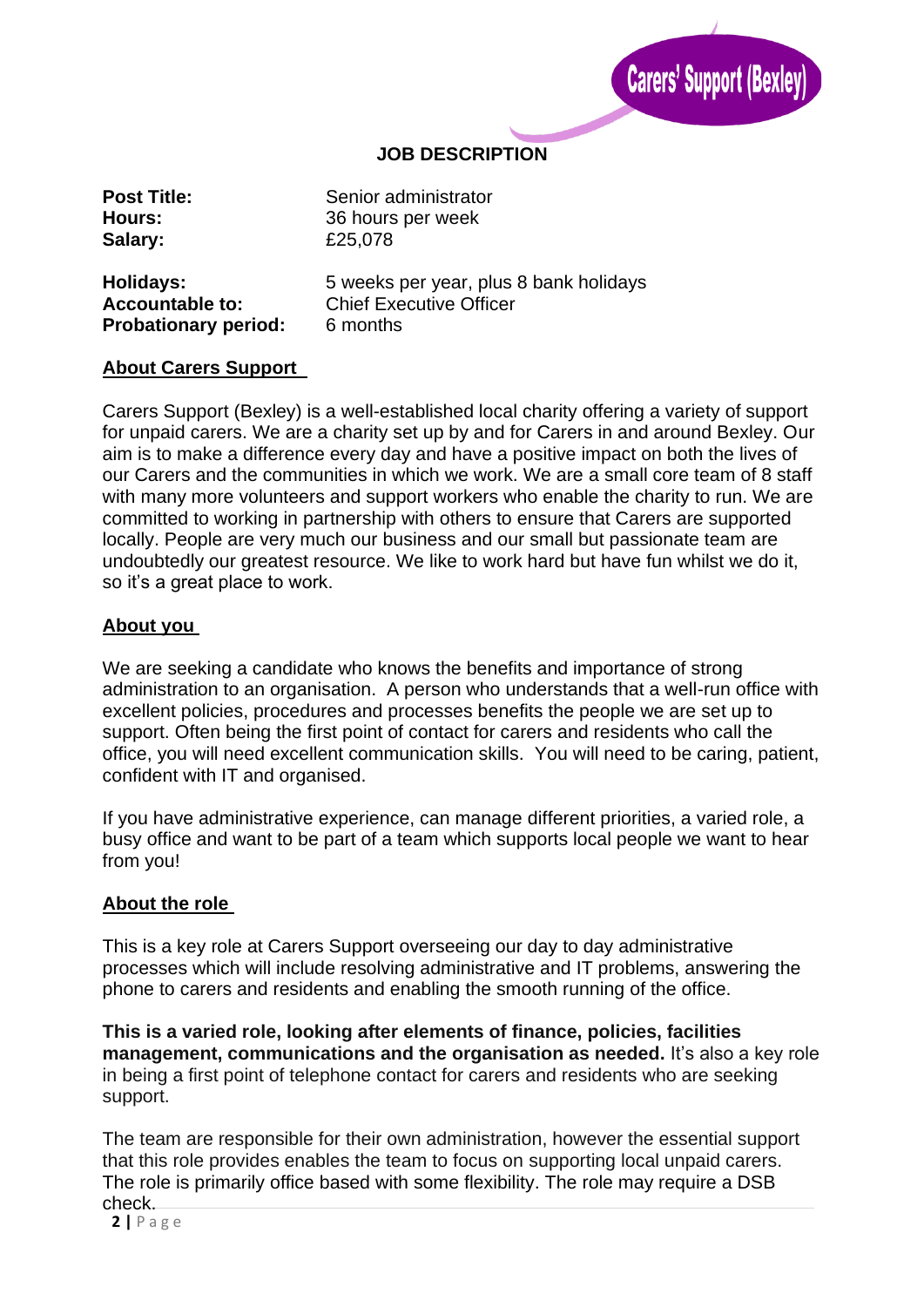

# **Communication**

- Filter telephone calls before passing them to the appropriate person. Take and relay accurate and timely messages and answer questions where possible.
- Provide a welcoming and responsive experience to all callers
- Being the key point of contact for all suppliers and contractors
- To manage the Carers Support Twitter, Facebook and Instagram accounts keeping them current and relevant by scheduling content created by the team.
- Producing Carers Voice, our bulletin for carers and supporting our mailing to carers
- Keeping our Carers Information Directory up to date and accurate proactively seeking to reduce gaps in service information
- Producing publicity text for local publications, Bexley magazine for example.
- Support the updating/maintaining and development of the website
- Maintain our contact database

## **Staff**

- Organise the staff training programme in collaboration with team leaders
- Prepare and maintain staff induction material
- To support staff with IT queries complex queries are outsourced to an IT support company
- Support the scheduling of volunteer counsellors

## **Premise management**

- The point of contact and liaison with building contractors
- Reporting to and liaising with The London Borough of Bexley regarding repairs needed to the premises
- Oversee Health and Safety practices, with the Chief Executive
- Ensuring that Fire Alarm tests and checks are completed
- Any other issues relating to the office premises e.g. liaising with contractors, liaising with our IT or printer provider

## **Policies and procedures**

- Maintain policies and procedures
- Keep up to date with new legislation, e.g. health and safety, employment law
- Keep policies and procedures under review and up to date
- Data protection Lead, with support of the Chief Executive
- Keep accurate records in line with confidentiality and data protection requirements.
- Maintain records that enable the service to be monitored and evaluated.

## **Finance**

- Receive and process donations
- Write to donors to thank them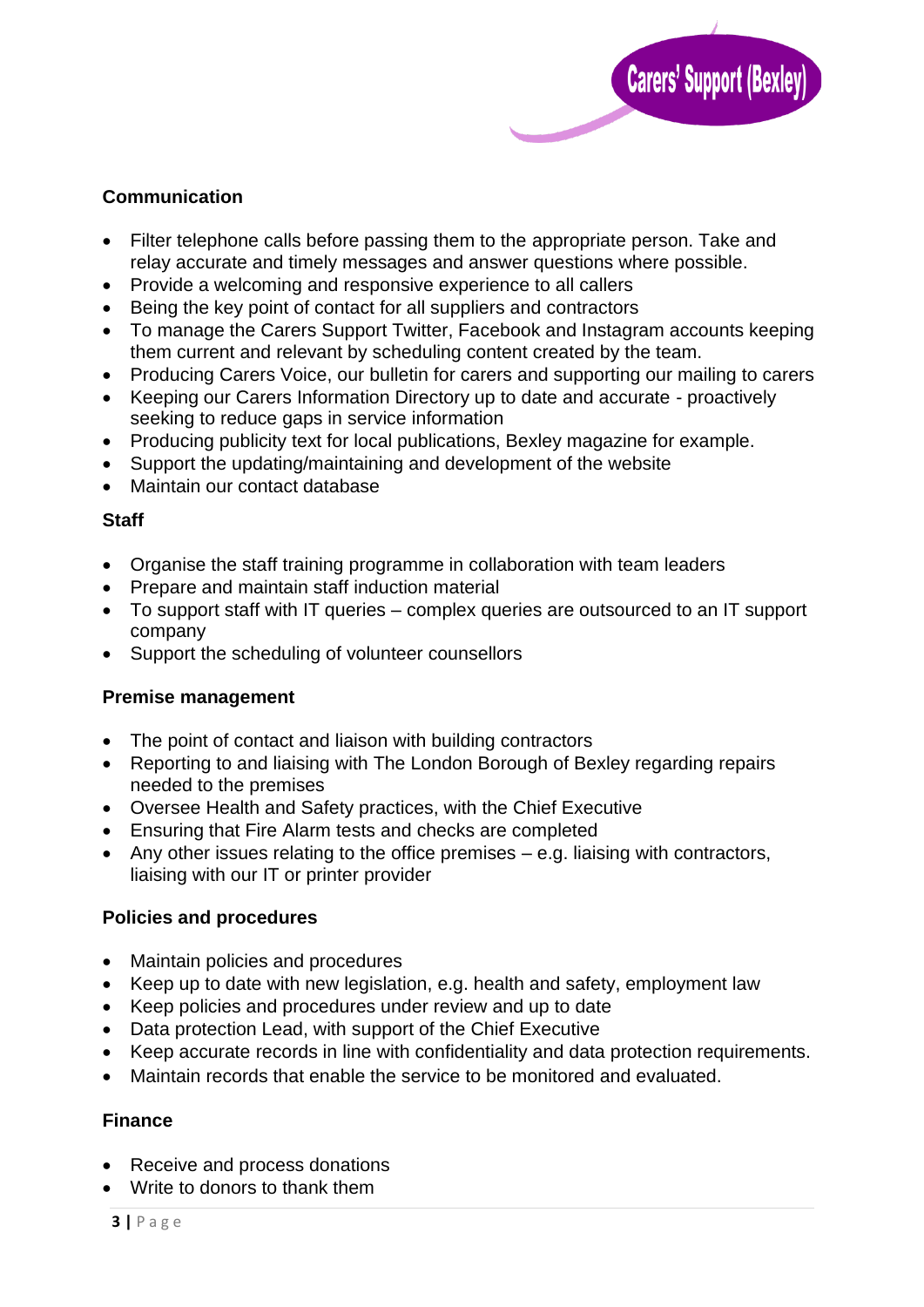

- Claim gift aid
- Processing purchase orders
- Basic bookkeeping
- Ensure that invoices are paid, and records are kept of receipts and payments
- Recording payments made by Support Worker service clients and following up unpaid invoices as required.
- Manage the petty cash
- With the Chief Executive, preparation of salaries for payroll each month

## **In addition:**

- Support the CEO with producing monitoring reports
- Support the CEO with recruitment processes
- Charity commission and companies house returns
- Support the submission of our AQS assessment
- Support with events management e.g. arrangements for Jubilee/AGM

## **Person Specification**

## **Knowledge/Experience**

Experience in administrative roles within a team environment which encompasses finance, policy development and customer service.

## **Skills and Abilities**

## **Communication**

Excellent communication skills which enable people to feel comfortable, confident, and listened to. Experience of using social media and the ability to produce electronic and paper-based bulletins. Experience of updating and maintaining a basic website.

Ability to demonstrate empathy with people and their life experience, whilst recognising the expertise in the team that people need to be directed to.

An understanding of how to handle an individual's personal and sensitive information in a confidential way so that the principles of good data protection are upheld.

## **Time management and organisation**

Excellent time management and organisational skills to be able to deal with a variety of tasks and a range of priorities within specified timescales and with attention to detail.

# **Planning**

Experience of being able to plan and schedule in advance, with awareness of dependencies, conflicts or issues that may arise.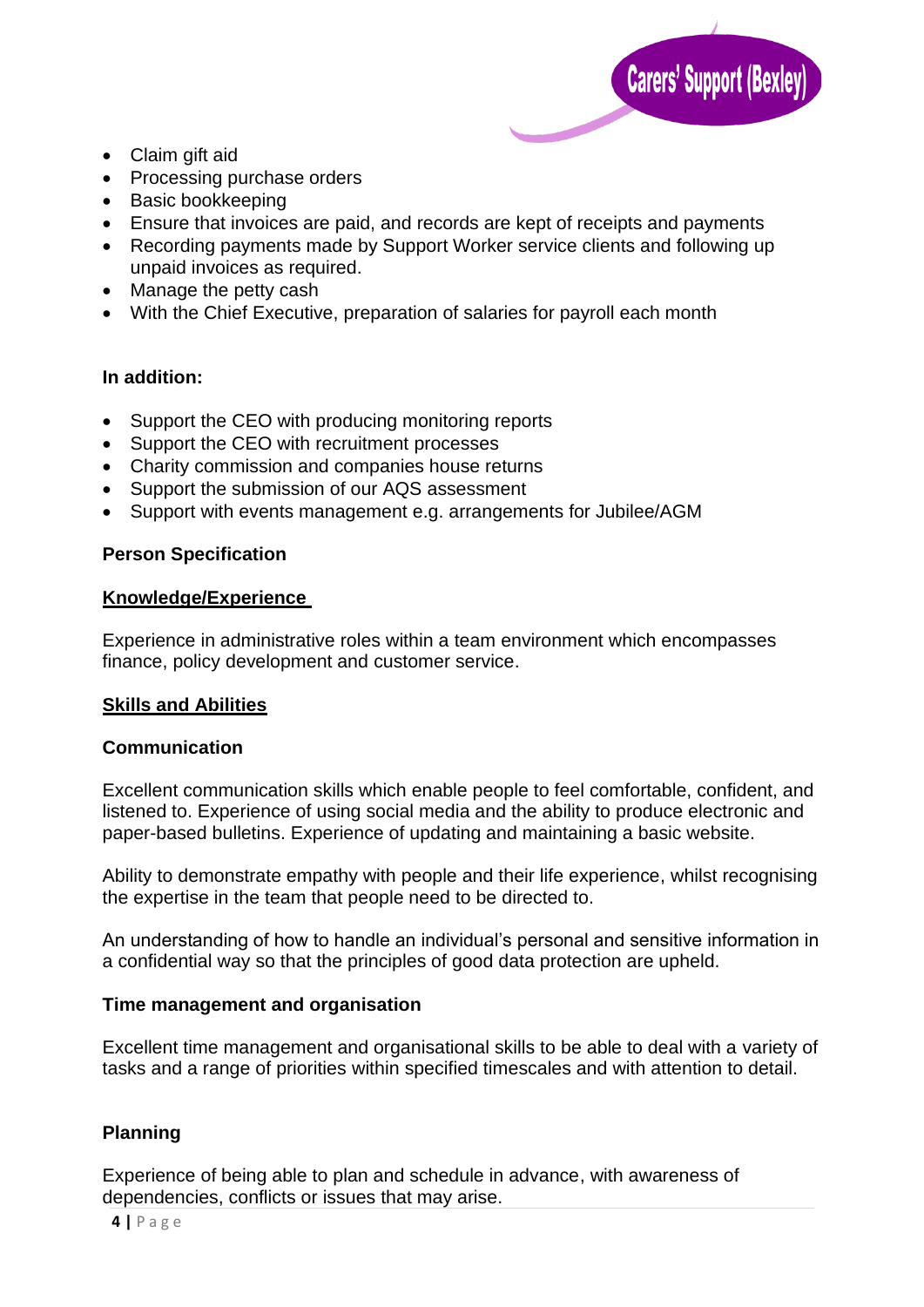

## **Information Technology skills**

Strong IT skills and be competent in the use of most Microsoft Office applications including Outlook, Word and Excel. Ability to learn how to use a management information system effectively and support the team in basic IT queries.

## **Problem solving skills**

Excellent communication, and interpersonal skills and the ability to communicate effectively with a wide range of different people, eg people with care needs, their families, contractors and partners such as the voluntary sector.

Experience of, or ability to handle complex situations through critical thinking and pragmatic, empathetic problem solving.

# **Personal Characteristics**

- Have a passion for supporting people in the community
- Caring and considerate
- Calm under pressure
- Organised
- Committed to inclusion of people with care and support needs in all aspects of community life

As per Carers Support (Bexley) policy we request that staff are up to date with their Covid-19 vaccinations and boosters.

This role is primarily based in our office at Crayford Manor House, DA1 4HB, with some flexibility to work from home on occasion.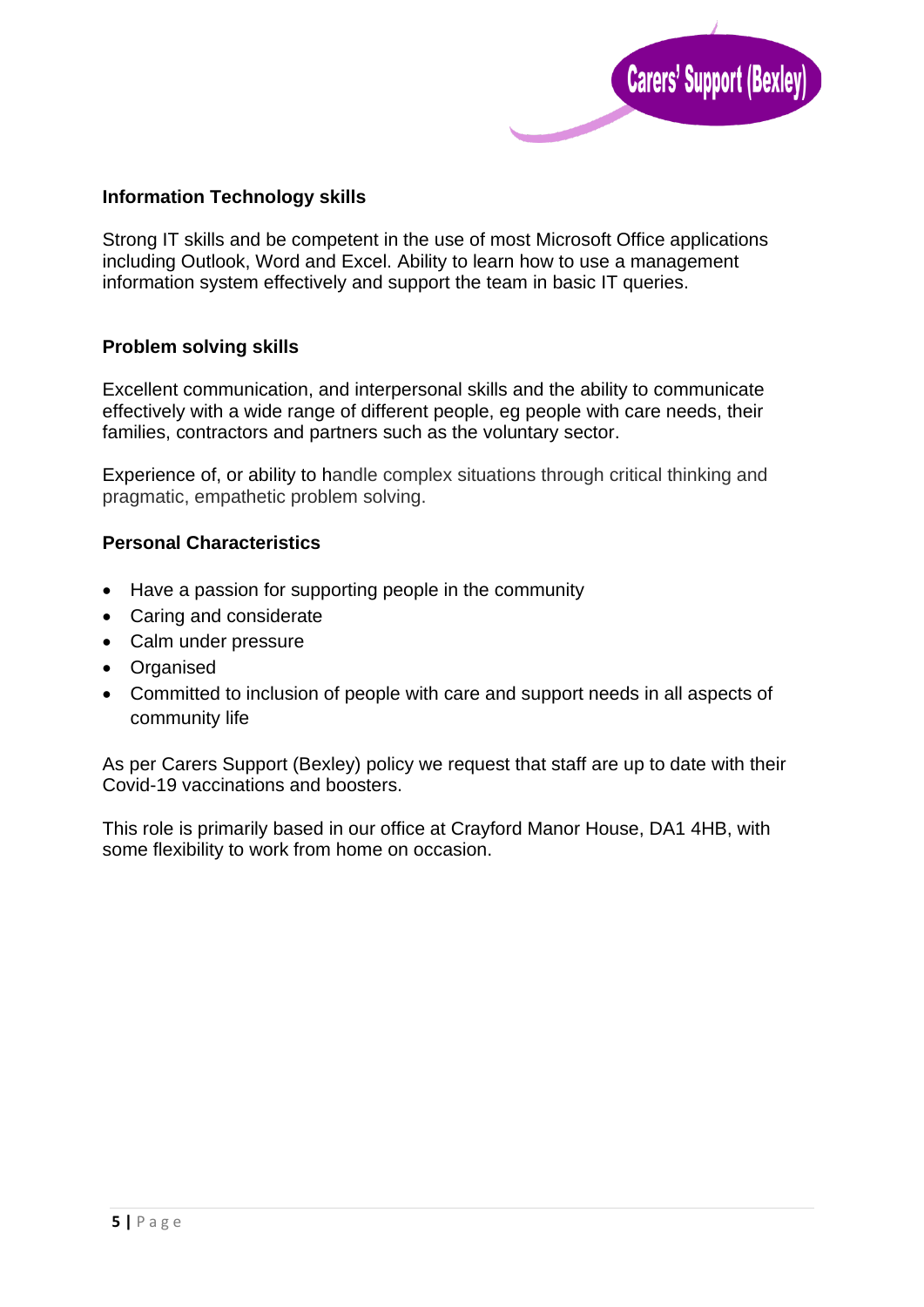

# **Covid 19 Vaccination and Isolation Policy**

Amended: March 2022 **Due for review: March 2023** 

#### **Introduction**

Carers' Support will comply with the law and with all Government Guidance with regard to Covid 19. However, in some circumstances it might be necessary for us to go above and beyond that recommended by the Government in order to protect clients, staff and volunteers who are clinically vulnerable.

Failure to follow the guidance set out in this policy may result in disciplinary action and could lead to termination of employment in the case of paid staff, or in the case of volunteers, the termination of their position/placement with the organisation.

#### **1. Vaccination**

- 1.1 All new staff and volunteers will be asked about their vaccination status when they join the organisation. Although we are unable to insist that staff and volunteers are fully vaccinated, we will encourage both new and existing staff and volunteers to take advantage of the opportunity to be vaccinated and to have all recommended boosters as soon as they become available.
- 1.2 Any respite volunteers coming from overseas will be regarded as unvaccinated if they have not had a vaccination that is recognised in the UK.

#### **2. Working in Clients' own homes, or one to one with clients at another venue**

- 2.1 Volunteers and Support Workers will wear a face mask at all times when working with clients in their own homes, or inside at another venue. Face masks may be removed when out of doors. In some cases, a face visor may be worn instead of a face mask, eg where communication with the cared for person is difficult.
- 2.2 Where possible, anyone working with vulnerable clients should maintain 2 metres social distancing whilst they are with the client.
- 2.3 Volunteers and Support Workers should ensure that there is good ventilation at all times when working inside.
- 2.4 Volunteers and Support Workers will be provided with hand sanitiser and must use it frequently while working, as well as washing their hands regularly.
- 2.5 If a staff member or volunteer arrives at a client's home and is told that a member of the household has tested positive, or someone in the household appears to have symptoms of Covid 19, they should leave the home immediately. Respite volunteers and Support Workers should let their supervisor know as soon as possible that the visit has not taken place.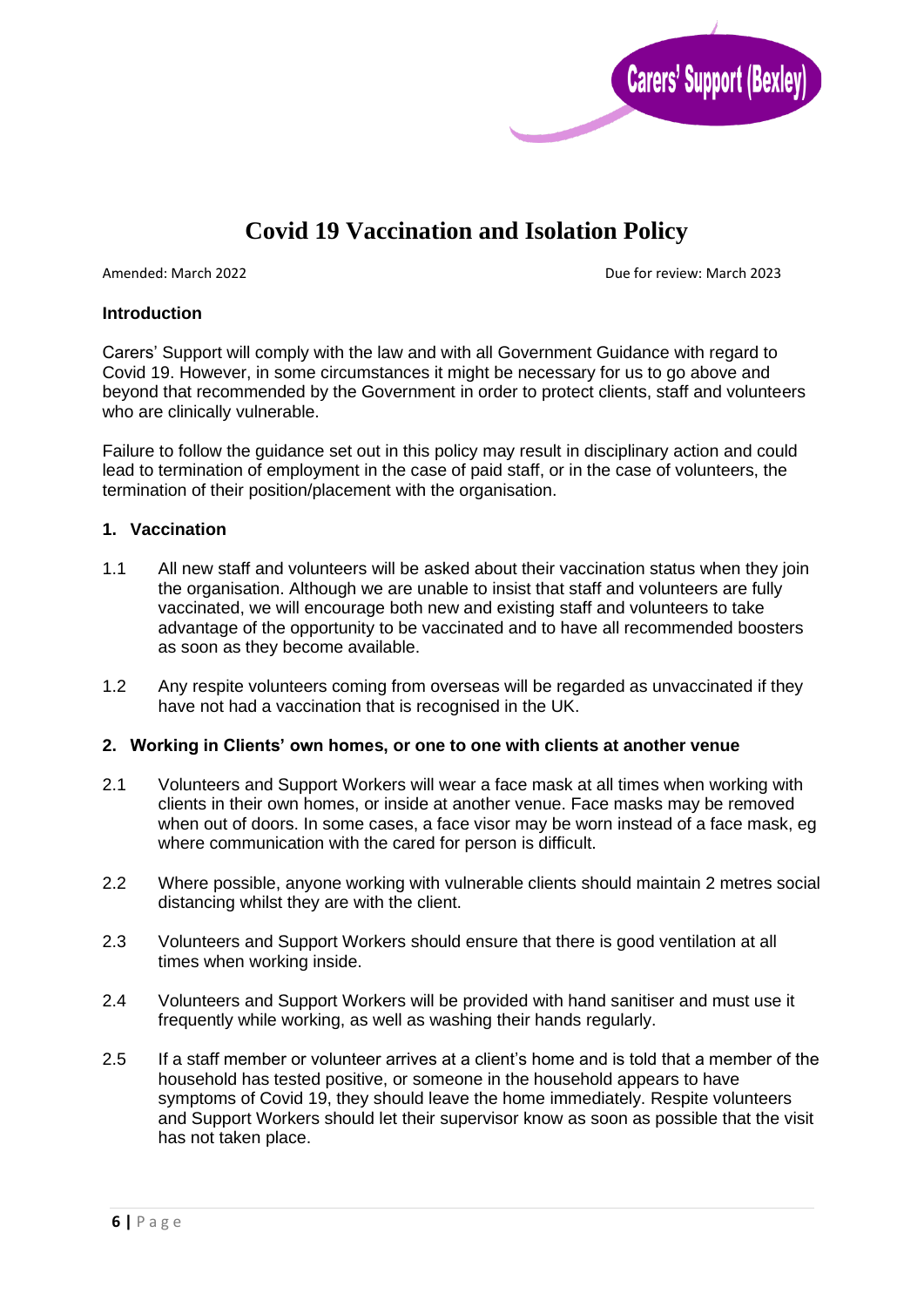

#### **3. Travelling in cars**

- 3.1 Volunteers or Support Workers may take clients out in their own cars if that is the safest way for the client to travel. However, both the client and support worker/volunteer must wear face masks and the car windows should be opened to ensure ventilation. Where possible, the client should sit in the back of the car, on the opposite side from the Support Worker/Volunteer. Upholstery should be disinfected using a spray disinfectant before and after the client has travelled in the car.
- 3.2 Volunteers or Support Workers may travel in a client's car (as long as we have given our permission for this) but must sit in the back, wear a face mask and ensure good ventilation as outlined in 3.1 above.

#### **4. Testing and Isolation**

- 4.1 Respite volunteers arriving from overseas must follow the latest government guidance regarding testing and isolation. We may not be able to accommodate volunteers while they are isolating (if they are required to do so by law). In that case, we will ask Volunteering Matters or ICYE to arrange suitable accommodation for them.
- 4.2 Staff working directly with clients must take a lateral flow test once a week and respite volunteers twice a week. If there is a problem with getting free test kits, Carers Support will provide these.
- 4.3 If the test is positive, staff or volunteers must not visit clients or come into the office. You may only return to the office or visiting clients when you have a negative lateral flow test result. It they continue to test positive after 5 days, they should wait until they test negative, or wait 10 days before returning to the office or visiting clients, whichever is the sooner.
- 4.4 Any member of staff or volunteer who has symptoms of Covid 19 should take a lateral flow test and will not be allowed to visit clients or come into the office until a negative result is received.
- 4.5 Respite volunteers living in shared accommodation should follow the testing and isolation guidance outlined in 4.2 and 4.3 above. If a respite volunteer tests positive, we strongly encourage isolating in their own room and not having contact with anyone else living in the accommodation for at least 5 days and only then if they have tested negative on a lateral flow test. It they continue to test positive after 5 days, they should wait until they test negative, or wait 10 days before returning to work, or mixing with other volunteers they live with, whichever is the sooner. When using shared facilities, these should be thoroughly cleaned and disinfected by the volunteer before and after use.
- 4.6 Volunteers and Support Workers who have had close contact with, or who are in the same household as, someone who has tested positive should take a lateral flow test and wait until they get a negative result before visiting clients. They should also take a lateral flow test daily for 5 days starting with the day that their contact/household member tested positive. Clients will be informed that the volunteer or support worker is a contact of someone, or has a family member who has tested positive so that the client can make the decision about whether or not they want the volunteer or support worker to visit.